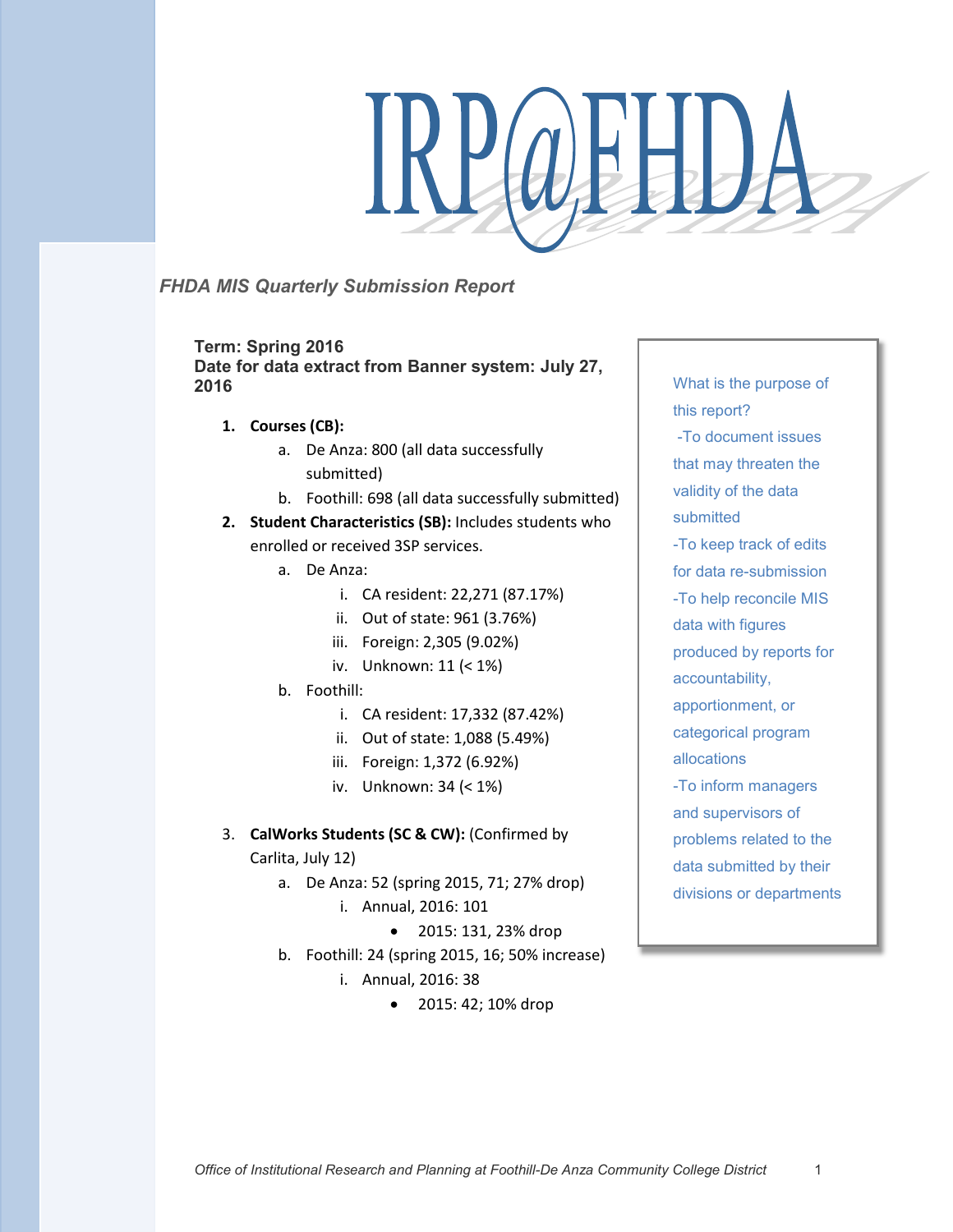### **4. Students with Disabilities--DSPS (SD):**

- a. De Anza: 987 (Confirmed by Shirley, July 27)
	- i. Spring 2015: 1,050
	- ii. Annual, 2016: 1,475
		- 2015: 1,528 (3% drop)
- b. Foothill: 615 (confirmed by San, July 20)
	- i. Spring 2015: 699 (12% drop)
	- ii. Annual, 2016: 1,219
		- 2015: 1,183 (3% increase)

### **5. EOPS Students (SE):**

- a. De Anza: 824, 11 CARE (Confirmed by George, July 22)
	- i. Spring 2015: 657 (25% increase)
	- ii. Annual, 2016: 965
		- 2015: 781 (54% increase)
- b. Foothill: 309, 8 CARE (Confirmed by April, July 19)
	- i. Spring 2015: 300 (3% increase)
	- ii. Annual, 2016: 445
		- 2015: 424 (5% increase)

#### **6. Special Populations (SG):**

- a. De Anza
	- i. Middle College, 67; College Now, 22 (Confirmed by Tamara, July 20)
	- ii. Sankofa: 25 (Confirmed by Alicia & Angelita, July 21)
	- iii. Puente: 94 (Confirmed by Alicia & Angelita, July 21)
	- iv. Foster Youth: 202 (not confirmed, mainly application)
	- v. Veterans: 481 (not confirmed, mainly application)
- b. Foothill
	- i. Middle College: 62 (Confirmed by Susan, July 14)
	- ii. Puente: 73 (Confirmed by Voltaire, July 14)
	- iii. Foster Youth: 119 (not confirmed, mainly application)
	- iv. Veterans: 312 (not confirmed, mainly application)
- 7. **Student Success (SS):** (For headcounts/services, see tables at the end of report.)
	- a. De Anza
		- i. First Year Exp: 163 (Confirmed by Jorge & Angelita, July 21)
	- b. Foothill
		- i. First Year Exp: 32 (confirmed by John Fox, July 11)

#### **8. Student VTEA (SV):**

- a. De Anza: 1,516 (65.74%)
- b. Foothill: 790 (34.26)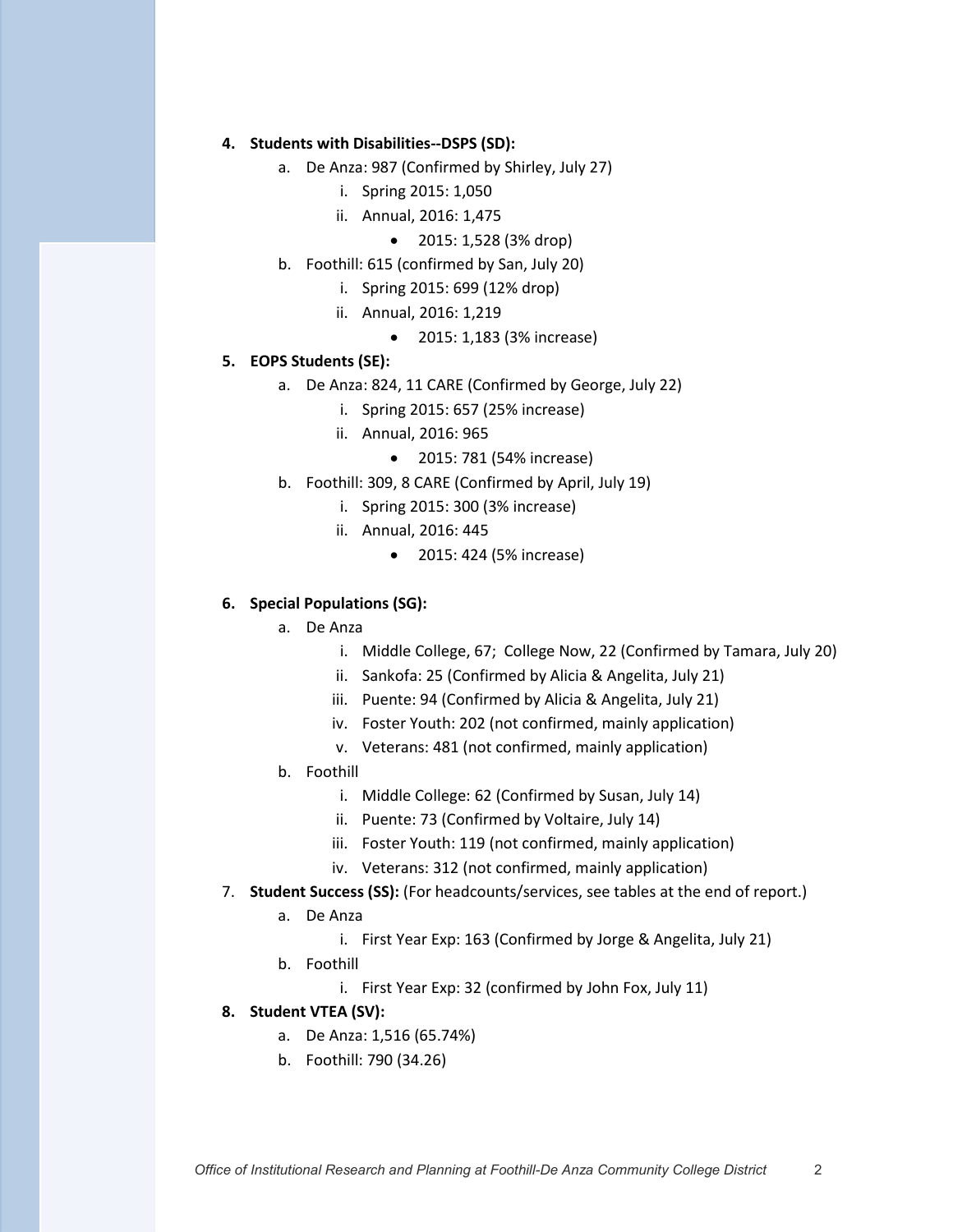# **9. Student Enrollment (SX)<sup>1</sup> :**

- **a. De Anza:**
	- i. Students enrolled: 19,277 (Spring 2015: 20,008, 4% drop)
		- Annual, 2016: 32,170 (2015: 33,879, 5% drop)
	- ii. Credit FTES: 5,343.1
		- Spring 2015: 5,558.4 (4% drop)
		- Annual, 2016: 19,241.56) (2015: 19,616.68, 2% drop)

#### **b. Foothill:**

-

- i. Students enrolled (credit and non-credit): 13, 814 (Spring 2015: 13,216, 5% increase)
	- Annual (credit and non-credit), 2016: 29,678 (2015: 28,380, 5% increase)
- ii. Credit FTES: 3,464.35
	- Spring 2015: 3,405.15 (2% increase)
	- Annual, 2016: 13,329.4 ( 2015: 13,113.11, 2% increase)
- iii. Non-credit FTES: 120.92
	- Spring 2015: 104.16 (16% increase)
	- Annual, 2016: 380.93 (2015: 354.41, 7% increase)

 $1$  Based on MIS enrollment criteria; it includes California residents and nonresidents.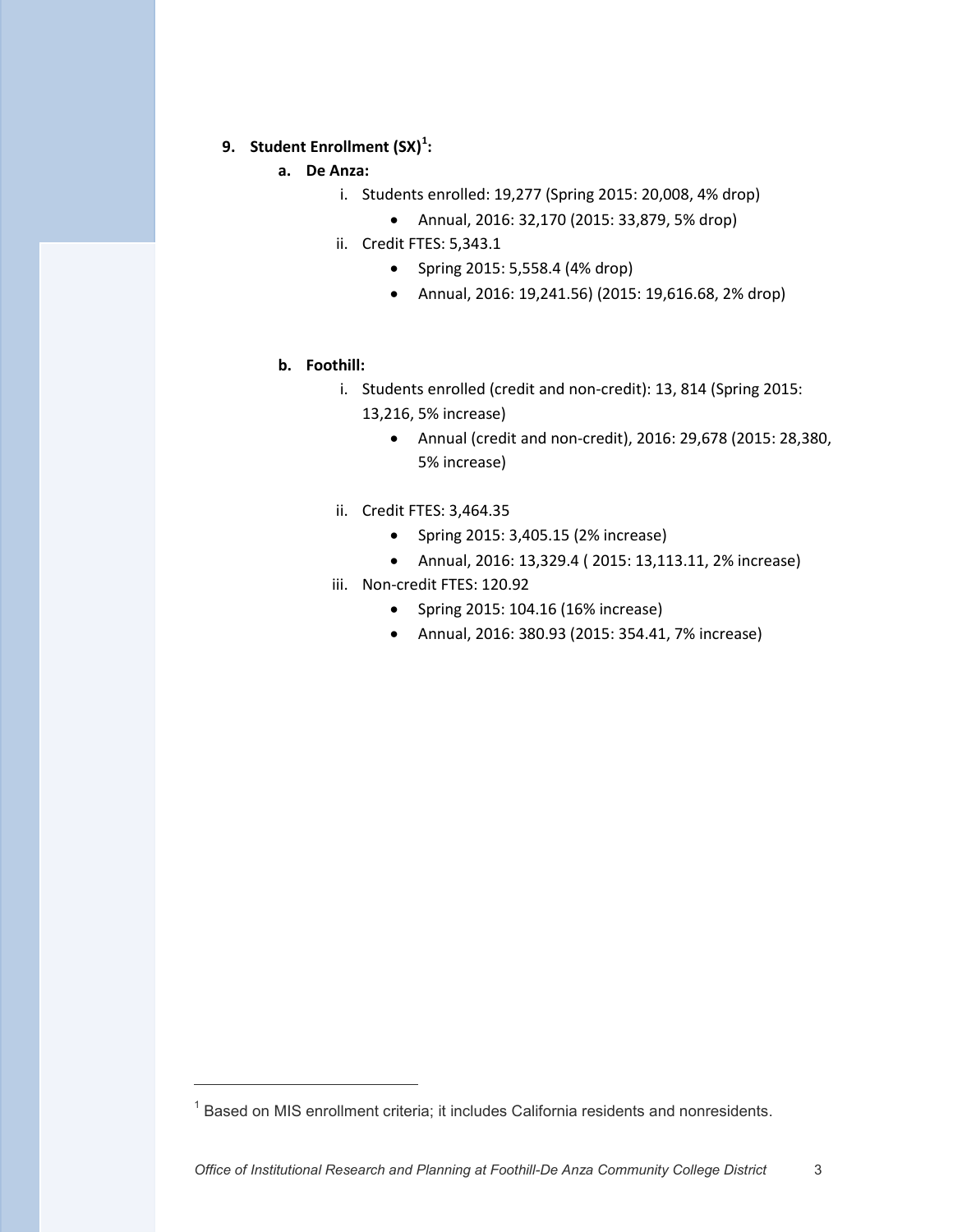## **10. Employee Demographics (EB):**

- a. Headcount, with at least one teaching assignment:
	- i. Administrator: 5
	- ii. Classified/staff: 6
	- iii. Faculty, tenure track: 62
	- iv. Faculty, tenured: 302
	- v. Faculty, adjunct/temporary: 841

# **11. Section, Session, Faculty (XB, XF, XE):**

- a. De Anza
	- i. Sections: 1,846 (Spring 2015: 1,926, 3% drop)
		- Credit-Deg Appli: 1,658 (Spring 2015: 1,715, 3% drop)
		- Credit-Not Deg Appli: 188 (Spring 2015: 211, 11% drop)
- b. Foothill
	- i. Sections:
		- Credit-Deg Appli: 1,159 (Spring 2015: 1,178, 2% drop)
		- Credit-Not Deg Appli: 74 (Spring 2015: 69, 7% increase)
		- Non-Credit: 93 (Spring 2015: 66, 41% increase)

#### **MIS Websites**

Data dictionary: http://extranet.cccco.edu/Divisions/TechResearchInfoSys/MIS/DED.aspx Data mart: http://datamart.cccco.edu/DataMart.aspx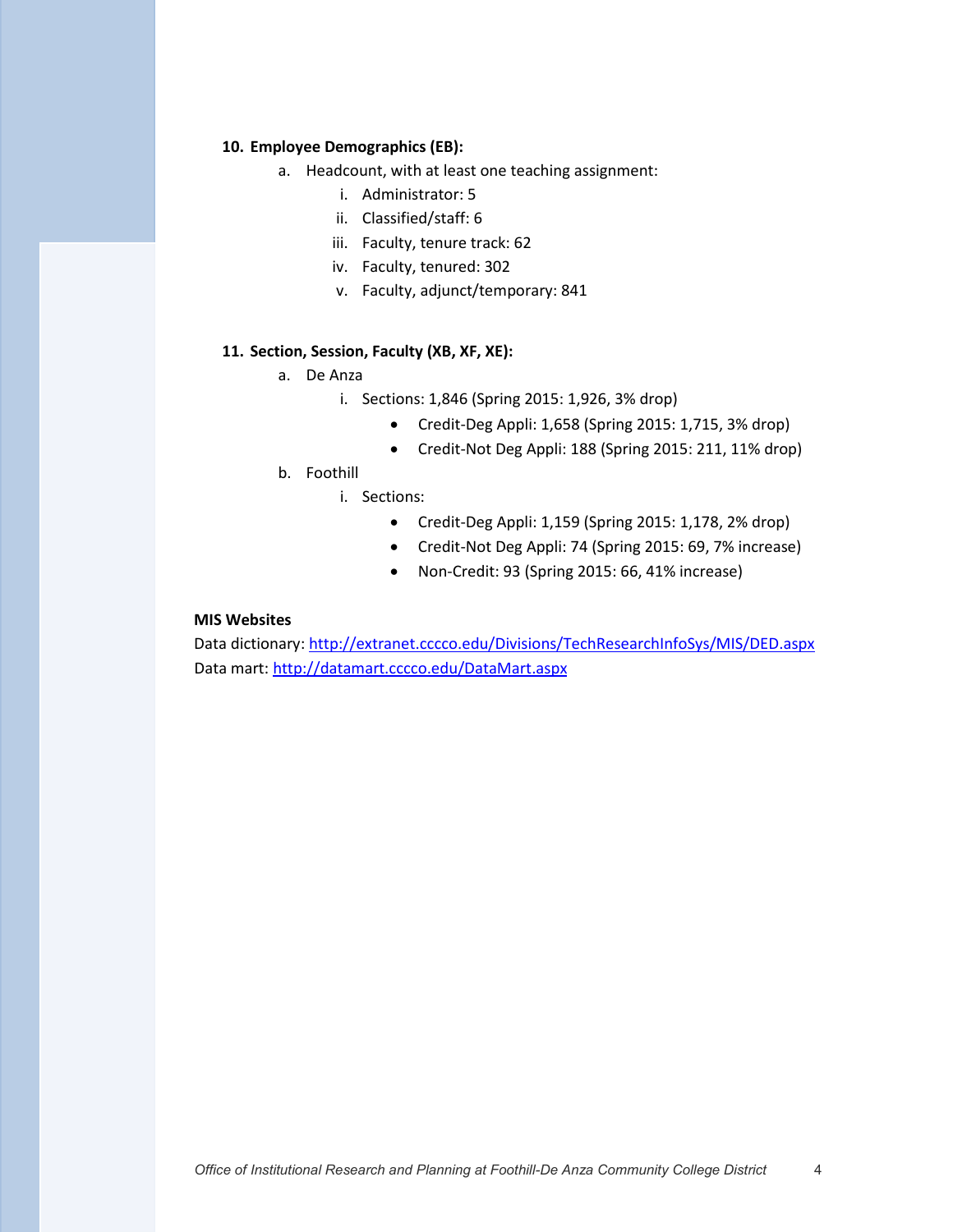# **Table 1**

**MIS Student Success: Student Headcount by Group and Comprehensive Plan Status**

## **De Anza College:**

| <b>Group</b>          | <b>Comprehensive</b><br><b>SEP Headcount</b> | <b>Group</b><br><b>Headcount</b> | <b>Comprehensive</b><br><b>SEP Percent</b> |
|-----------------------|----------------------------------------------|----------------------------------|--------------------------------------------|
| CalWorks              | 46                                           | 52                               | 88%                                        |
| <b>College Now</b>    | 22                                           | 22                               | 100%                                       |
| DSPS*                 | 459                                          | 459                              | 100%                                       |
| <b>EOPS</b>           | 747                                          | 822                              | 91%                                        |
| First Year Experience | 161                                          | 163                              | 99%                                        |
| Middle College        | 67                                           | 67                               | 100%                                       |
| Puente                | 94                                           | 94                               | 100%                                       |
| Sankofa               | 25                                           | 25                               | 100%                                       |

## **Foothill College**

| <b>Group</b>          | <b>Comprehensive</b><br><b>SEP Headcount</b> | <b>Group</b><br><b>Headcount</b> | <b>Comprehensive</b><br><b>SEP Percent</b> |  |
|-----------------------|----------------------------------------------|----------------------------------|--------------------------------------------|--|
| CalWorks              | 24                                           | 24                               | 100%                                       |  |
| DSPS*                 | 245                                          | 283                              | 87%                                        |  |
| <b>EOPS</b>           | 306                                          | 309                              | 99%                                        |  |
| First Year Experience | 32                                           | 32                               | 100%                                       |  |
| Middle College        | 53                                           | 62                               | 85%                                        |  |
| Puente                | 67                                           | 73                               | 92%                                        |  |

#### **Notes**

Group: Special group or categorical program

Comprehensive SEP Headcount: Number of students in the program with a comprehensive education plan (at least three terms).

Group Headcount: Number of students in the group/program.

Comprehensive SEP Percent: Percent of students in the program with a comprehensive education plan (at least three terms).

\*Excludes students enrolled in DSPS special classes (approved for students with disabilities);

De Anza: GUID, SPED, PEA; Foothill: ALCA, ALCB, ALTW, PHDA.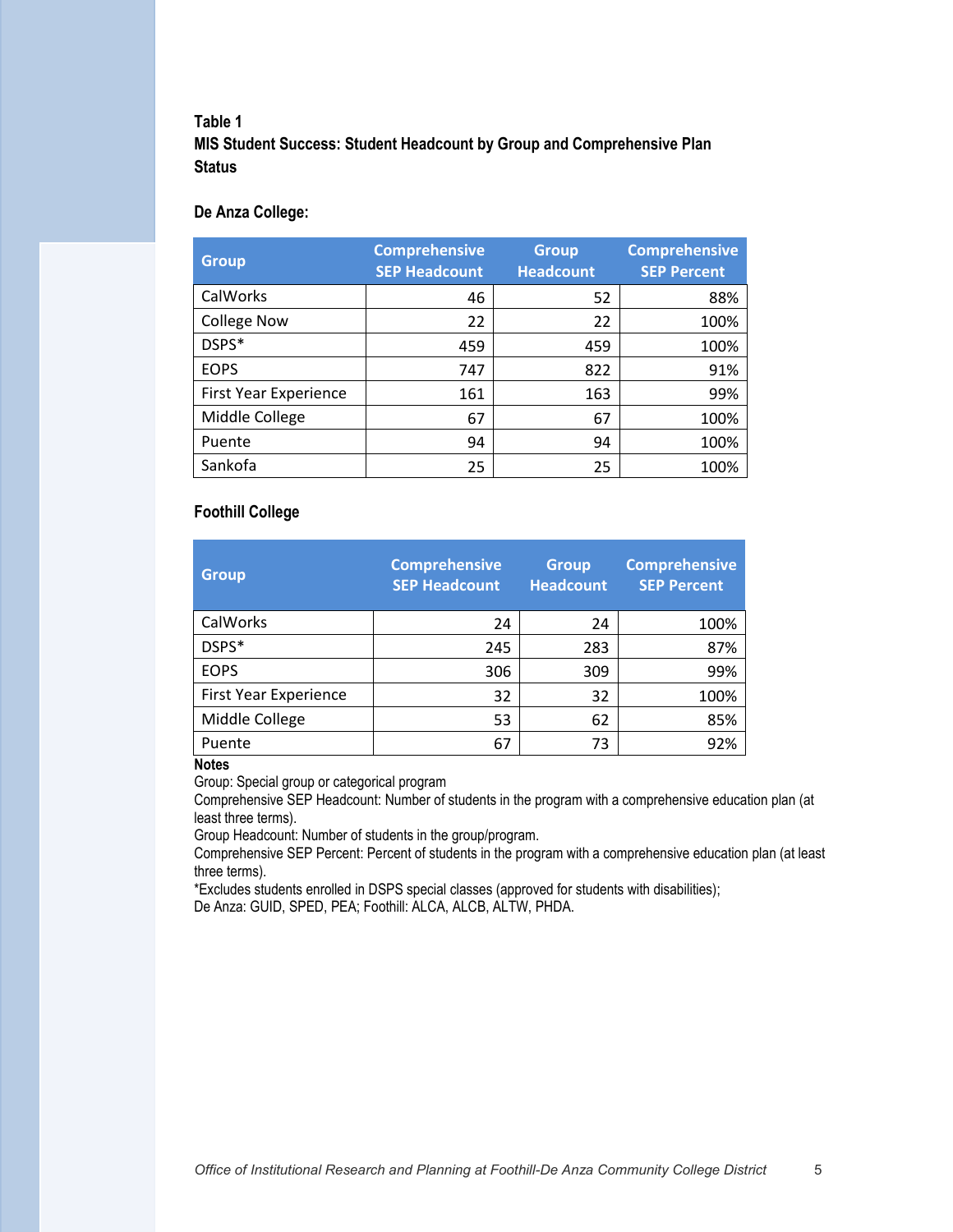## **Table 2 MIS Student Success: Student Headcount by Group and Academic Probation**

## **De Anza College**

| Group                        | <b>Cust Probation</b><br><b>Status</b> | <b>Cust</b><br><b>Probation</b><br><b>Headcount</b> | <b>Percent</b><br><b>Headcount</b> |  |
|------------------------------|----------------------------------------|-----------------------------------------------------|------------------------------------|--|
| CalWorks                     | <b>All Students</b>                    | 52                                                  | 100%                               |  |
|                              | <b>Good Standing</b>                   | 38                                                  | 73%                                |  |
|                              | Probation                              | 9                                                   | 17%                                |  |
|                              | Warning                                | 5                                                   | 10%                                |  |
| <b>College Now</b>           | All Students                           | 22                                                  | 100%                               |  |
|                              | <b>Good Standing</b>                   | 22                                                  | 100%                               |  |
| DSPS*                        | <b>All Students</b>                    | 459                                                 | 100%                               |  |
|                              | <b>Good Standing</b>                   | 385                                                 | 84%                                |  |
|                              | Probation                              | 42                                                  | 9%                                 |  |
|                              | Warning                                | 32                                                  | 7%                                 |  |
| <b>EOPS</b>                  | <b>All Students</b>                    | 822                                                 | 100%                               |  |
|                              | <b>Good Standing</b>                   | 739                                                 | 90%                                |  |
|                              | Probation                              | 53                                                  | 6%                                 |  |
|                              | Warning                                | 30                                                  | 4%                                 |  |
| <b>First Year Experience</b> | <b>All Students</b>                    | 163                                                 | 100%                               |  |
|                              | <b>Good Standing</b>                   | 121                                                 | 74%                                |  |
|                              | Probation                              | 21                                                  | 13%                                |  |
|                              | Warning                                | 21                                                  | 13%                                |  |
| Middle College               | <b>All Students</b>                    | 67                                                  | 100%                               |  |
|                              | <b>Good Standing</b>                   | 65                                                  | 97%                                |  |
|                              | Probation                              | 1                                                   | 1%                                 |  |
|                              | Warning                                | $\mathbf{1}$                                        | 1%                                 |  |
| Puente                       | <b>All Students</b>                    | 94                                                  | 100%                               |  |
|                              | <b>Good Standing</b>                   | 75                                                  | 80%                                |  |
|                              | Probation                              | 13                                                  | 14%                                |  |
|                              | Warning                                | 6                                                   | 6%                                 |  |
| Sankofa                      | <b>All Students</b>                    | 25                                                  | 100%                               |  |
|                              | <b>Good Standing</b>                   | 15                                                  | 60%                                |  |
|                              | Probation                              | 8                                                   | 32%                                |  |
|                              | Warning                                | $\overline{2}$                                      | 8%                                 |  |

### **Notes**

Academic Probation Status: Calculated for students with at least 18 credit units at the College, end of the term. Warning: 18 credit cumulative units and GPA between 2.00 and 2.15.

Probation: 18 credit cumulative units and GPA less than 2.00.

Good Standing: Less than 18 credit cumulative units or a GPA greater than 2.15

\*Excludes students enrolled in DSPS special classes (approved for students with disabilities): GUID, SPED, PEA.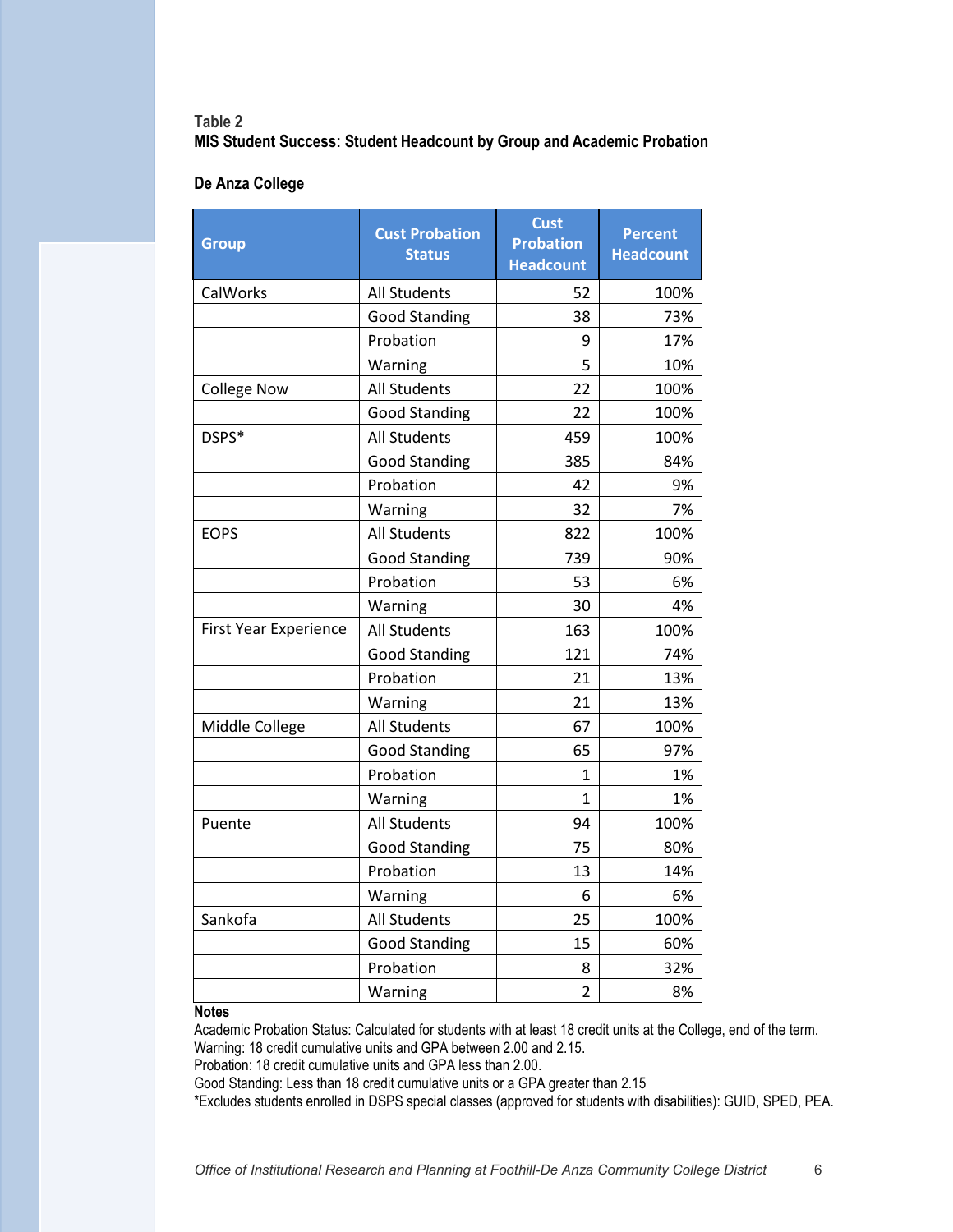# **Table 2 (cont.) MIS Student Success: Student Headcount by Group and Academic Probation**

### **Foothill College**

| <b>Group</b>          | <b>Cust Probation</b><br><b>Status</b> | <b>Cust Probation</b><br><b>Headcount</b> | <b>Percent</b><br><b>Headcount</b> |  |
|-----------------------|----------------------------------------|-------------------------------------------|------------------------------------|--|
| CalWorks              | <b>All Students</b>                    | 24                                        | 100%                               |  |
|                       | <b>Good Standing</b>                   | 21                                        | 88%                                |  |
|                       | Probation                              | $\mathbf{1}$                              | 4%                                 |  |
|                       | Warning                                | $\overline{2}$                            | 8%                                 |  |
| DSPS*                 | <b>All Students</b>                    | 283                                       | 100%                               |  |
|                       | <b>Good Standing</b>                   | 248                                       | 88%                                |  |
|                       | Probation                              | 19                                        | 7%                                 |  |
|                       | Warning                                | 16                                        | 6%                                 |  |
| <b>EOPS</b>           | <b>All Students</b>                    | 309                                       | 100%                               |  |
|                       | <b>Good Standing</b>                   | 257                                       | 83%                                |  |
|                       | Probation                              | 37                                        | 12%                                |  |
|                       | Warning                                | 15                                        | 5%                                 |  |
| First Year Experience | <b>All Students</b>                    | 32                                        | 100%                               |  |
|                       | <b>Good Standing</b>                   | 19                                        | 59%                                |  |
|                       | Probation                              | 12                                        | 38%                                |  |
|                       | Warning                                | 1                                         | 3%                                 |  |
| Middle College        | <b>All Students</b>                    | 62                                        | 100%                               |  |
|                       | <b>Good Standing</b>                   | 54                                        | 87%                                |  |
|                       | Probation                              | 7                                         | 11%                                |  |
|                       | Warning                                | 1                                         | 2%                                 |  |
| Puente                | <b>All Students</b>                    | 73                                        | 100%                               |  |
|                       | <b>Good Standing</b>                   | 60                                        | 82%                                |  |
|                       | Probation                              | 3                                         | 4%                                 |  |
|                       | Warning                                | 10                                        | 14%                                |  |

#### **Notes:**

Academic Probation Status: Calculated for students with at least 18 credit units at the College by the end of the term.

Warning: 18 credit cumulative units and GPA between 2.00 and 2.15.

Probation: 18 credit cumulative units and GPA less than 2.00.

Good Standing: Less than 18 credit cumulative units or a GPA greater than 2.15.

\*Excludes students enrolled in DSPS special classes (approved for students with disabilities): ALCA, ALCB, ALTW or PHDA.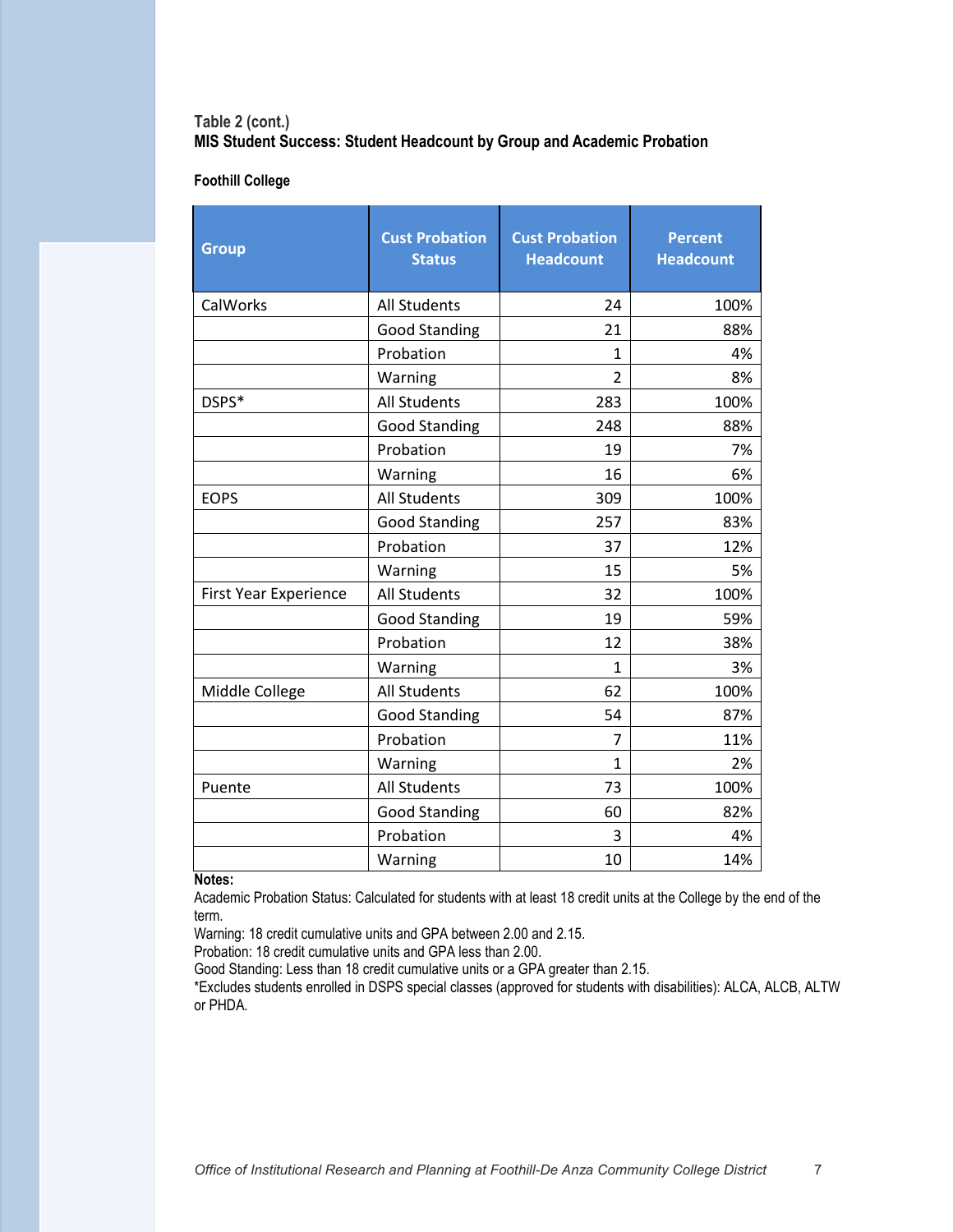### **Table 3**

**De Anza College MIS Student Success: Statistics for California Residents and Non-Special-Admit Students: Headcount by SS Service**

| <b>Service</b>                 | <b>Quarter</b><br><b>or</b><br><b>Annual</b> | <b>Prior</b><br><b>Acad</b><br>Year | <b>Current</b><br><b>Acad</b><br>Year | <b>Prior</b><br>Head-<br>count or<br><b>Service</b> | <b>Current</b><br><b>Headcount</b><br>or Service | <b>Percent</b><br><b>Change</b> |
|--------------------------------|----------------------------------------------|-------------------------------------|---------------------------------------|-----------------------------------------------------|--------------------------------------------------|---------------------------------|
| SS06: Initial Orientation      | 4-Spring                                     | 2015                                | 2016                                  | 416                                                 | 1,721                                            | 314%                            |
|                                | Annual                                       | 2015                                | 2016                                  | 2,792                                               | 5,920                                            | 112%                            |
| <b>SS07: Initial Placement</b> | 4-Spring                                     | 2015                                | 2016                                  | 655                                                 | 2,677                                            | 309%                            |
|                                | Annual                                       | 2015                                | 2016                                  | 4,108                                               | 9,646                                            | 135%                            |
| SS08: Counseling/Advising      | 4-Spring                                     | 2015                                | 2016                                  | 1,624                                               | 1,710                                            | 5%                              |
|                                | Annual                                       | 2015                                | 2016                                  | 10,612                                              | 10,359                                           | $-2%$                           |
| SS09: Abbreviated SEP          | 4-Spring                                     | 2015                                | 2016                                  | 917                                                 | 2,938                                            | 220%                            |
|                                | Annual                                       | 2015                                | 2016                                  | 4,058                                               | 7,838                                            | 93%                             |
| SS09: Comprehensive SEP        | 4-Spring                                     | 2015                                | 2016                                  | 1,166                                               | 5,352                                            | 359%                            |
|                                | Annual                                       | 2015                                | 2016                                  | 3,738                                               | 8,313                                            | 122%                            |
| SS10: At-Risk Follow-up        | 4-Spring                                     | 2015                                | 2016                                  | 337                                                 | 345                                              | 2%                              |
|                                | Annual                                       | 2015                                | 2016                                  | 1,535                                               | 1,416                                            | -8%                             |
| SS11: Other Follow-up          | 4-Spring                                     | 2015                                | 2016                                  | 7,532                                               | 9,526                                            | 26%                             |
|                                | Annual                                       | 2015                                | 2016                                  | 23,475                                              | 33,324                                           | 42%                             |

## **Notes**

For pre-enrollment services (e.g., placement), during the 2014-15 academic year a large number of students had undeclared or unreported CA residence status; this impacted significantly the number of students included in the analysis.

Annual: Up-to-date figures for the academic year; only includes terms submitted for the year. Figures for all applicants/students, independently of CA residency status, are available at: http://datamart.cccco.edu/Services/Student\_Success.aspx